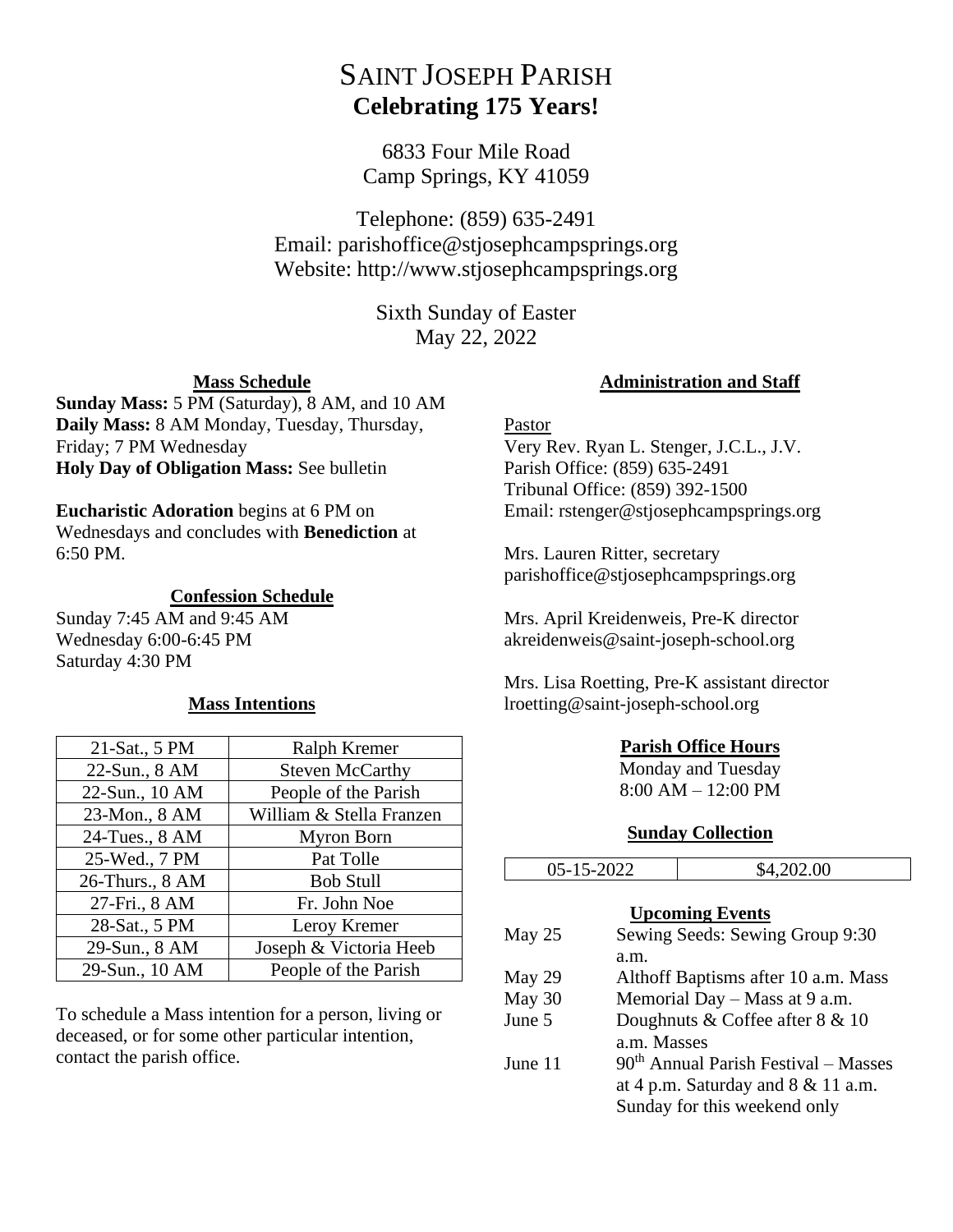#### **Parish News**

In our second reading this Sunday, taken from the Book of Revelation, St. John continues to speak about his vision of the Heavenly Jerusalem and he says, "I saw no temple in the city, for its temple is the Lord God almighty and the Lamb. The city had no need of sun or moon to shine on it, for the glory of God gave it light, and its lamp was the Lamb." This heavenly city has no need for a temple, because it has been so completely suffused and transformed by the light of God that the city itself has become a temple, a place consecrated entirely to God. This is the mission of the Church: to bring the light of God into the world, so that the whole world might become a temple, a place where God is known and worshipped in holiness and truth.

As members of the Church, this is our mission too. The Lord promises in the Gospel this Sunday that He will send us the Holy Spirit to strengthen us to bring His light into our homes, neighborhoods, workplaces, schools, and of course our own hearts. Let's pray this week about the ways that He is calling us to transform our own little part of the world, so that we may do our part in establishing His Kingdom here and now.

Fr. Stenger

#### **Church Cleaning**

Team One: May 9 – May 22 Team Two: May 23 – June 5 Team Three: June 6 – June 19

**Virtus: The May bulletin will be posted on May 1st and is due on June 7th. Please contact Lauren if you have any questions.** N.B.: The decision has been made that there will no longer be open months in VIRTUS. If someone falls twelve bulletins behind, his account will be inactivated, and he will have to re-process his selection background check.

#### **Pray for Those Who Protect Us**

PFC Jared Allender, Staff Sgt. Dave Evans, E5 Staff Sgt. Nicholas Glossner, SPC Joel Schild, SRA Emily Wagner, Staff Sgt. Nicholas Wagner, I CL Petty Officer T.J. Waters. Please pray for those who put themselves in harm's way each day to protect us, including armed service personnel, police, and firefighters.

#### **Pray for the Sick and Homebound**

Chris Arlinghaus, Janet Arlinghaus, Brooke Barganier, Kim Brun, Bo Clark, Roy Carl, Doug and Ella Carmack, Judy Dornbusch, Kent Enzweiler, Jose Flores, Henry Glossner, Billy Guthier, Melrose Guthier, Blake Hegner, Nathan Hessman, Chandra Huff, Shailynn Jones, Flo Kaffenberger, Garry Kaffenberger, Mary Kettenacker, Bernie Kohls, Kelli Kramer, Ed Kremer, Jim Kremer, Iva Leick, Dick Mader, Wilma Maschinot, John Muench, Kairi Marie Mullins, Dominic Ramler, April Schack, Eddie Schack, Virginia Schadler, Casen Schrock, Jill Shaner, Vicki Steffen, Ella Stieby, Shirley Studer, Steve Tischner, Pauline Wade, Joe Whitford, Candice Yelton

#### **Parish Festival Update from Ron Heiert**

Due to the various Covid-19 health restrictions over the past few years, our last Summer Festival (the 89th annual event) was held in 2019. Recently, it was decided to conduct the event once again on Saturday, June  $11<sup>th</sup>$  from  $4:00 - 11:00$  p.m. and welcome guests to our St. Joseph's Parish community. In doing so, discussions were held that ultimately resulted in a significant change for this year's festival. There will be no dinners served (the customary Chicken and Roast Beef Meals) in the school cafeteria. Our outdoor grill picnic area will now feature an expanded selection of food items for the entire family, including our renowned homemade desserts. Secondly, as mentioned in the bulletin, the request is out for an individual or couple willing to assist the chairpersons for this year's event.

Just three weeks remain. Our customary Volunteer Sign-Up schedule will highlight the various booths and activities where your time and service will be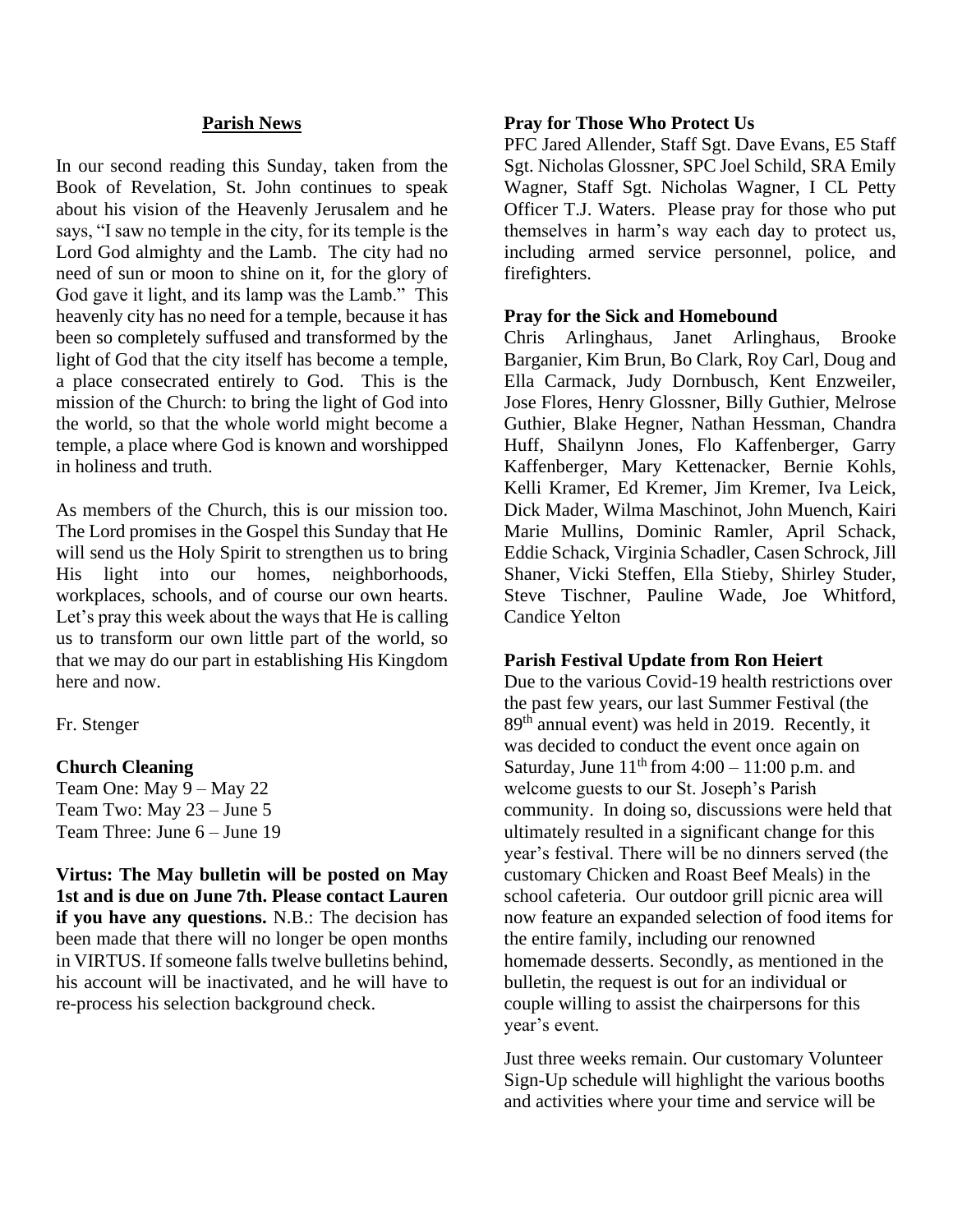greatly appreciated. Remind your children they serve a vital role in the success of our festival as well. This volunteering experience will demonstrate to them the importance of community service, especially outside of regular school activities. Booth sponsorships are available for \$50.00.

Also, please pick up your raffle tickets and promotional posters to help "spread the word." In 2019, we conducted two additional raffles to our charitable gaming activities (Wine & Alcohol and the Ham and Fruit booths). Each was quite successful. Again, many "spirited" donations will be needed. If you can help out……GREAT! Special donors who wish to contribute monetarily or with goods and services are always a huge help. Until next week's update, your thoughts and comments are always welcome. Email at: [heiertrc@gmail.com](mailto:heiertrc@gmail.com)

## **Festival Assistant Chairperson**

The parish is seeking an individual or couple willing to serve as this year's Assistant to the Chairpersons for the upcoming festival on Saturday, June 11th. Primarily, your time and talents will help to coordinate; the work schedule and booth assignments for volunteers, advertising, and promotion, ordering and collecting general supplies, and provide operational assistance prior to and during the event. Contact Ron Heiert or the Parish Office for more information.

## **Sewing Seeds: Sewing Group**

Thank you to all who helped with the baby receiving blankets for CareNet. We have now delivered over two dozen blankets! Our next sewing day is scheduled for Wednesday, May 25th at 9:30 in the cafeteria. All are welcome.

## **2022 DPAA Update**

So far, our parish has raised \$41,415.00 for the 2022 Diocesan Parish Annual Appeal. This puts us **over our goal** of \$37,200. This amount also does not yet include any donations sent directly to the diocese. Thank you for your incredibly generous response to this year's appeal! If you haven't had a chance yet to make your gift or if you find yourself in a position to give more, there are DPAA envelopes in the

vestibule of the church and a link for online giving on our parish website. Remember: 100% of the funds donated to the DPAA over our goal will be returned to the parish for us to put towards repairs to our parking lot and driveways.

## **FORMED**

Our parish now has a subscription to FORMED, an online platform for Catholic media, including video series, movies, audiobooks, e-books, podcasts, and even cartoons for kids! You can access FORMED for free on your computer, your smartphone or tablet, and on your TV using a Roku or Apple TV. You just have to get on your computer and go to [www.formed.](http://www.formed/)org, then click "sign up," and then enter our parish's zip code (41059) and your name and email address. This resource is a great opportunity for us to deepen our knowledge and understanding of our rich Catholic faith.

# **Looking Back at Over 175 Years!**

To commemorate over 175 years of being a parish, we will continue the weekly column from Chuck Taylor to "look back" at the rich history of our church community.

1860: Josephus Geiber died at age 46 from a wagon accident

1879: George Tischner and Anna Gunkel were married. Witnesses- Petrus Gunkel and Jolene Pangburn

1911: Maria Christina Leick, daughter of Edward Leick and Genofiva Futscher, was baptized. Godparents- Michael Leick and Christina Futscher 1916: Henry Seimon and Anna Futscher were married. Witnesses- Joseph Futscher and Philomenia Seimon

1917: Laura Ampfer died at age 29 from an automobile accident

1977: Keith Edward Neltner, son of Clarence Neltner and Claire Sendelbach, was baptized. Godparents- Louis Sendelbach and Tina Sandfoss

## *1850 Confirmation Class*

Johann Schmidt, Jacob Baumann, Wilhelm Konz, Margarithia Rolf, Engelbert Gerner, Catherina